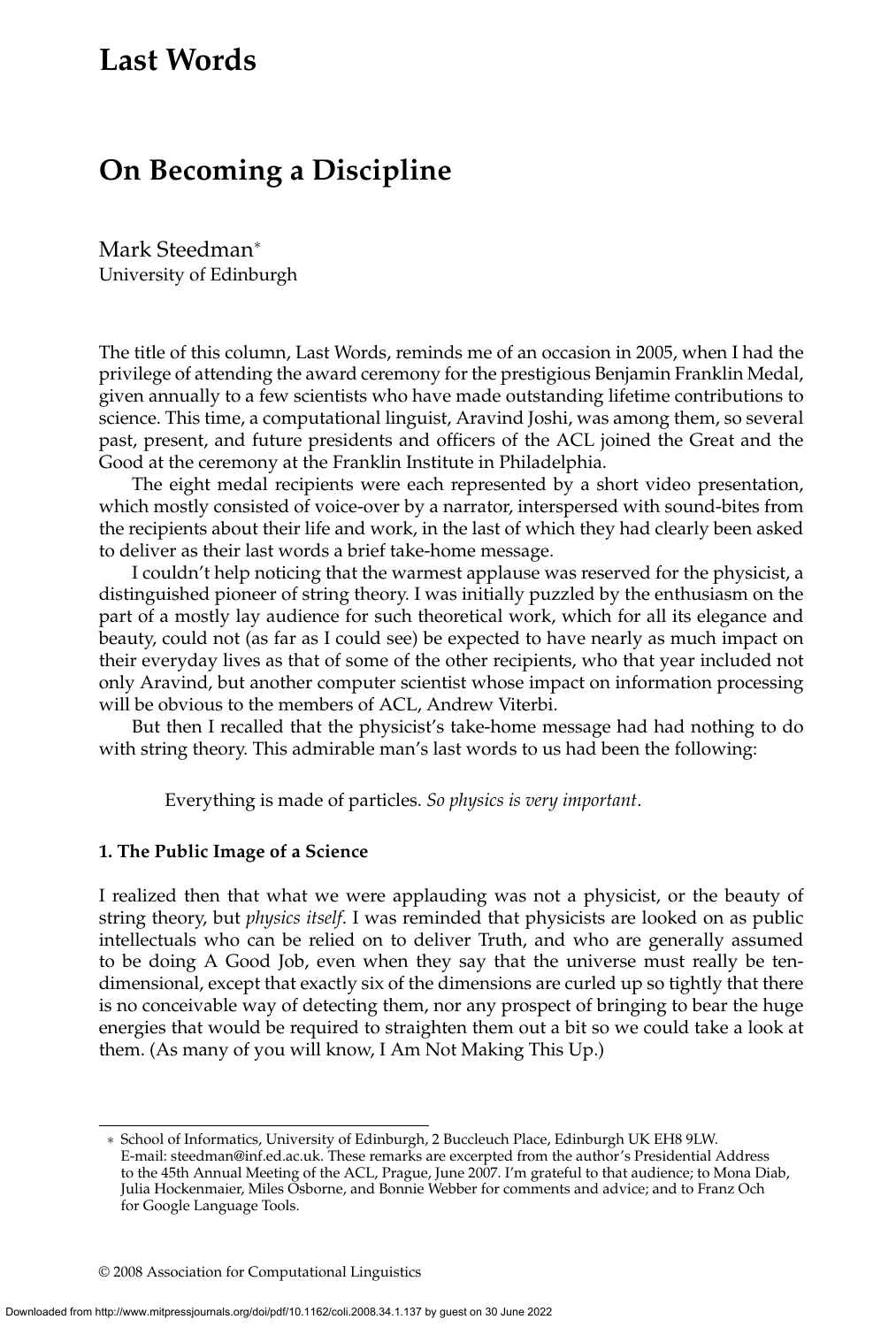How different this public image is from that of computational linguistics, or of artificial intelligence, and even core computer science. To the extent that the public thinks at all about what we do, they think of us as producing gadgets, such as amusing new sorts of telephone. Only the other day, a colleague was called up by someone in a neighboring department asking if we could mend his PC for him. ("Don't you have a Little Man? You *used* to have a Little Man.")

As a result, computer science is continually subjected to governmental reviews seeking assurance that we know what we are doing, and are doing enough for the economy. Many of these reviews draw very negative conclusions—the 1966 report of the Automatic Language Processing Advisory Committee (ALPAC) of the US National Academy of Sciences effectively shut down research in machine translation for over a decade, and was the main reason for ACL changing its name in 1968 from the Association for Machine Translation and Computational Linguistics (AMTCL). The 1973 report of Sir James Lighthill (a fluid dynamicist known for his foundational work in the field of aeroacoustics) to the UK Science Research Council (SRC) closed down artificial intelligence and NLP research for a decade, until the Alvey report decided that British industry had fallen behind in this area, and opened it up again. There have been many similar examples since then, though few as catastrophic.

*Nobody* goes around telling physicists what not to work on, or setting up commissions chaired by complete outsiders (roboticists or computational linguists, perhaps?) to decide whether physicists are earning their keep. The physicists tell the goverment what they think it is right to do, and the government either funds it or it doesn't. Even when it doesn't, as in the case of the superconducting supercollider, it's because they can't afford it, or lack the political power, not because of lowesteem. Howdo the physicists do it?

Of course, as Duke Ellington said when asked how he kept his band together through the Beatles' era, you have to have a gimmick. The physicists gave us atomic energy and the bomb, so no one can ever suggest again that they do not deliver Bang for the Buck, *even when they actually don't*, as may well turn out to be the case for the past twenty years or so of research in string theory and supersymmetry.<sup>1</sup>

However, it is far more important that physics consists of a body of great empirically proven laws that all scientists recognize, from the laws of thermodynamics to the special and general theories of relativity and quantum theory. This body of knowledge lends both authority, and a breadth of vision that transcends any individual physicist's work and any individual theory, even if parts of it can be temporarily ignored when convenient.

But *we too* have awesome devices. Search engines have arguably changed people's lives at least as profoundly as atomic energy. The statistical machine translation tools that Google launched around May 2006 with Arabic for all the world to freely betatest, and which have since been extended to Chinese, Russian, Japanese, and Korean, imperfect as they are, may well have an even bigger impact. Our colleagues in AI rejoice in beating international chess Grand Masters with Deep Blue, and boast of robots on Mars and autonomous vehicles charging around the Mojave desert. Computer science has the Internet itself to showoff.

*We too* have discovered great truths—Zipf's Law, Information Theory, the power of statistically approximate language models, the only-just-trans-context-free automatatheoretic level of natural languages, the surface-compositionality of natural language

<sup>1</sup> For a recent reviewof this question, see Smolin 2006.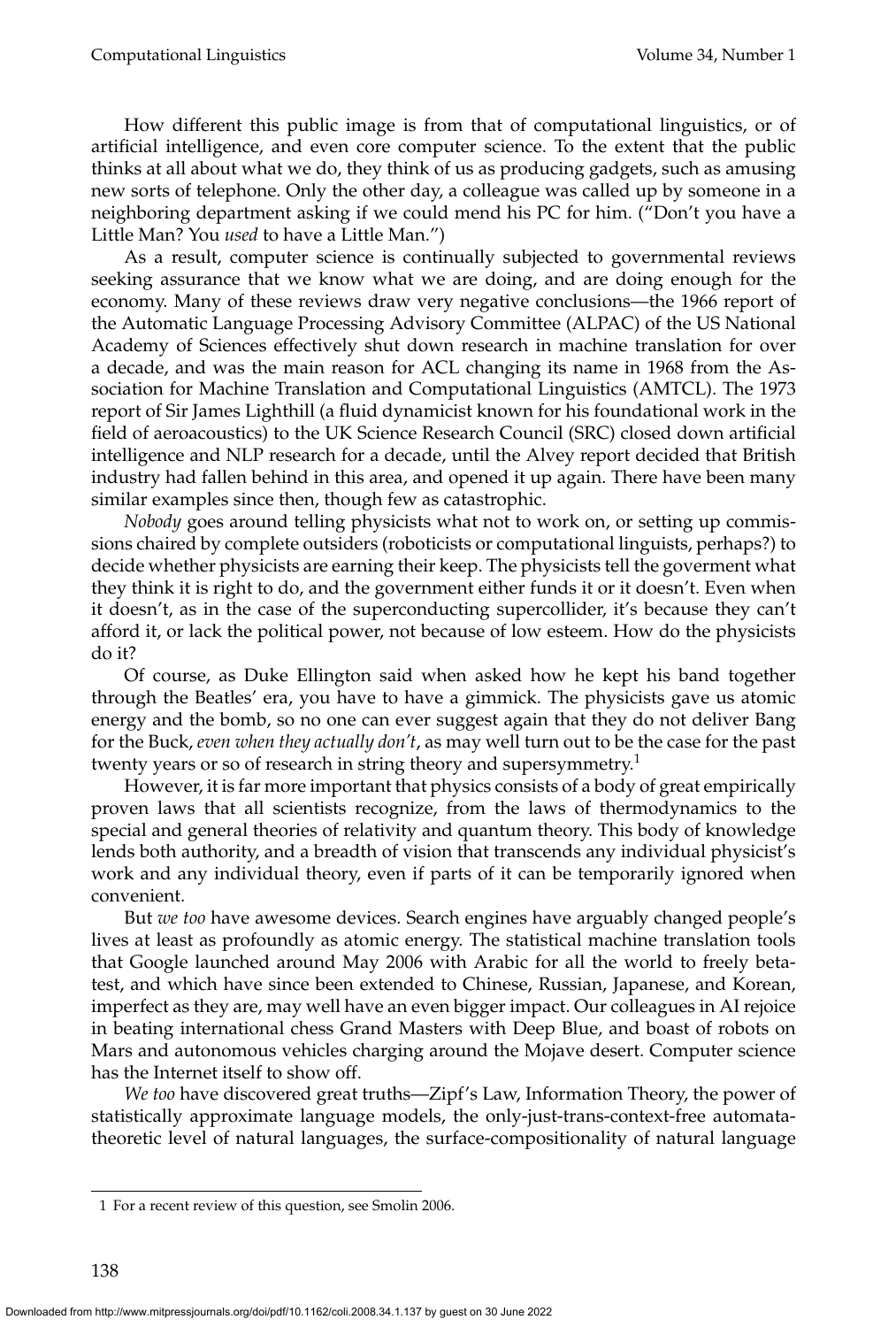semantics, and have dreams of a grand unified head dependency-driven Theory of Everything that that will one day make probabilistic and deterministic components work together to yield Meaning. How come *we* don't get respect?

The answer, I'm afraid, is that we haven't yet managed to form ourselves into a discipline, within which those important truths are respected and held beyond reasonable doubt, in whose name we stand united in the eyes of the world. Instead, our history has been sectarian, with dominant factions seeking to suppress proposals that diverge too much from the current orthodoxy, until they too are overthrown.

This tendency is very evident in computer science peer reviewof proposals to funding agencies, which are notably harsher than in other sciences, and which have the effect of making the agencies assume a shortage of good science in the field, so that they reduce funding accordingly. Worse still, when we have theoretical disagreements, we play them out in public. (The split between connectionists and the rest of AI/NLP is a case in point. It is sad to note that similar internal dissension seems to have played a role in the adverse conclusions reached in both the ALPAC and Lighthill reports.)

The physicists don't do this. When they review proposals, they rate them excellent at around twice the rate in CS, even if it means not getting funded themselves in the current round. The funding agencies conclude that there is a surplus of good science there, and seek or allocate further funding for the next round. When there are disagreements—as there seem to be currently about string theory—they are argued out behind closed doors, until a consensus can be reached and be presented to the general public. The biologists behaved similarly over a recent disagreement concerning methods for sequencing the genome.

One measure of our own fisiparous tendencies is that, while from the 1950s to the 1980s, the information theoreticians and statistical modelers among us used to make common cause with the linguists, we have subsequently drifted apart. We have come to believe that the linguists have forgotten Zipf's law, which says that most of the *variance in language behavior* can be captured by a small part of the system.

The linguists, on the other hand, think that it is we who have forgotten Zipf's law, which also says that most of the *information about the language system as a whole* is in the Long Tail.

It is we who are at fault here, because the machine learning techniques that we rely on are actually very bad at inducing systems for which the crucial information is in rare events—like physics, for example.

There is a grave danger here for the future of our putative discipline. One day, either because of the demise of Moore's law, or simply because we have done all the easy stuff, the Long Tail will come back to haunt us. For example, consider the current state of our former nemesis MT.

#### **2. Machine Translation Then and Now**

Machine translation (MT) was one of the earliest applications envisaged for computing machinery. Weaver (1949) identified the extreme ambiguity of natural language as the central problem of MT, and outlined as possible solutions not only the "noisy channel" model of SMT and its basis in *n*-gram language models, investigated with Claude Shannon (Shannon and Weaver 1949), but also the notion of parsing as logical deduction, and the interlingua-based syntax-driven approach to MT, which he based on the linguists' notion of Universal Grammar. (No sectarianism *there*, at least.)

It is interesting that, in that bright dawn, MT seemed likely to prove one of the easier cognitive tasks to mimic by machine. There seemed to be a real possibility that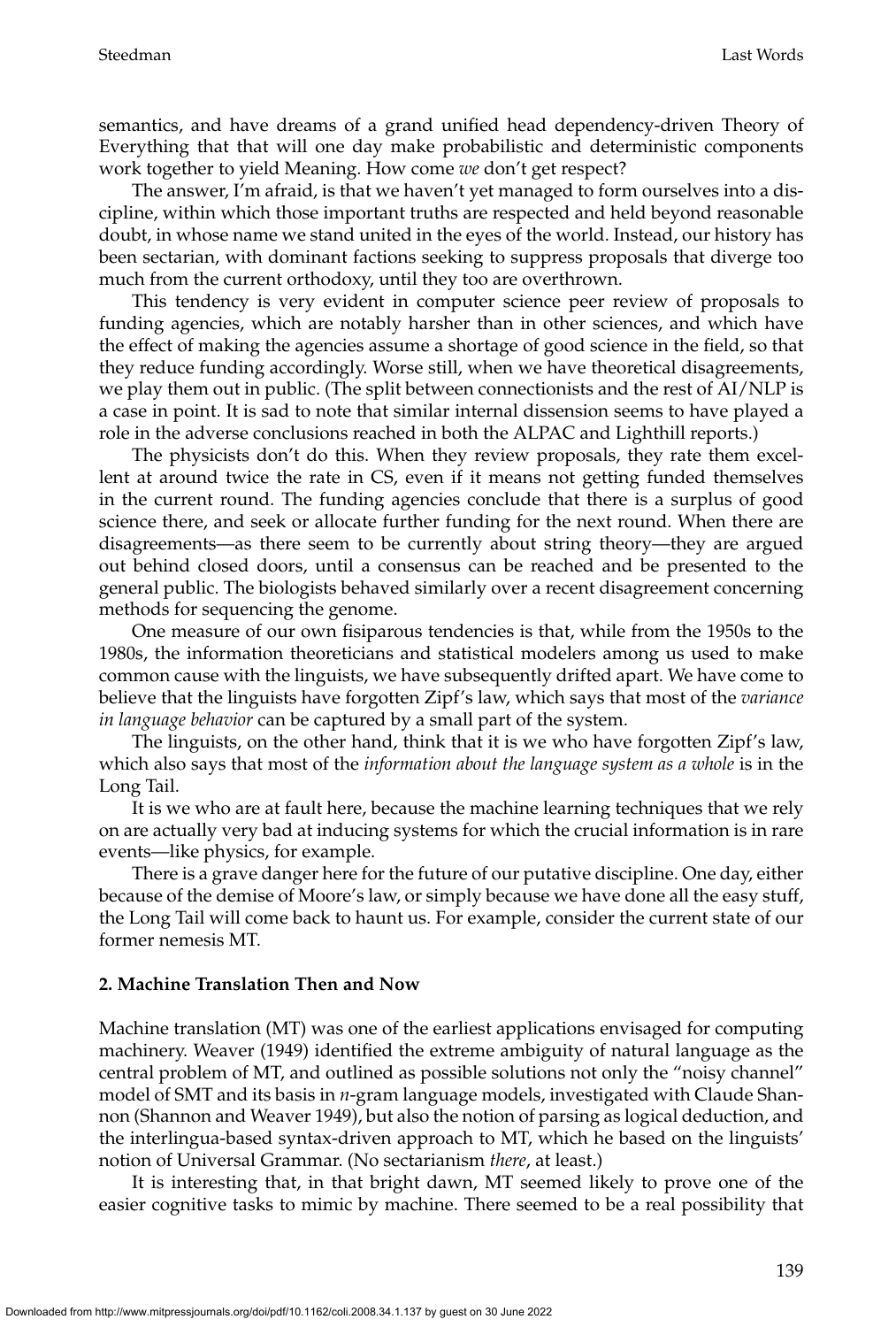there might be ways to bypass understanding altogether using simple purely syntactic and probabilistic devices. Over the next few years, there was a gradual disillusion with this expectation, for at least three reasons.

First, Chomsky (1957) showed beyond a reasonable doubt that natural languages not only fell outside the class that could be completely recognized using finite-state machines of the class implicit in Shannon's models, but also fell outside the class that could be adequately represented by context-free grammars. It wasn't immediately clear how to translate such grammars into computational terms, and they appeared to break the unity of grammar and probabilistic model that had been one of the attractions of the information-theoretic approach (although Chomsky was careful to acknowledge the possibility of statistically approximating such grammars with Markov processes for the purpose of reducing ambiguity).

Second, it became clear that the grammars that were needed for real texts, even within narrow genres like newspaper text or scientific papers, were very large indeed. The lack of computational transparency of grammar formalisms tended to give the hand-built grammars of this period the character of unstructured programs, with no apparent prospect of inducing them automatically.

Third, the problem of ambiguity for grammars of this size was much worse than anyone had expected.

As a result, opinion changed, and MT became seen as one of the hardest cognitive problems, requiring deep understanding of semantics and knowledge of the world, as well as full syntactic processing.

There is an often-repeated story about these days (one which has all the hallmarks of a myth) concerning a demonstration of an early Russian dictionary-based MT system using back-translation from English to Russian and back again. According to legend, the demonstrators were disconcerted to find that the sentence *Time flies like an arrow* returned as *Time flies enjoy arrows,* revealing a syntactic analysis of the sentence that would have been appropriate for the sentence *Fruit flies like a banana.*<sup>2</sup>

Of course we now know that the problem of the 1950s and 1960s was the lack of language models, of a kind that is nowcommonplace, thanks to Moore's lawand HMMs, together with a method for learning such models and integrating them with structural rules. Some real progress has been made, and MT is once again thought of as an "easy" problem, that can be at least partly solved with relatively low-level methods.

### **3. An Experiment**

So, howmuch progress have we made? We can repeat the back-translation experiment with Google Language Tools Beta *n*-gram-and-finite-state-transducer-based Arabic SMT. (The first line is the English input, the Arabic is its SMT translation, the third line is a gloss of the Arabic words, and the last line is the result of translating the Arabic back again by SMT.)

Time flies like an arrow. الوقت الذباب يشبه السهم. time-DEF flies-DEF resemble arrow-DEF "Time flies like arrow."

<sup>2</sup> There are many variants of this apocryphal story, involving other examples, all of which are likely to have their origin in much older jests about *human* dictionary-based translation (Hutchins 1995).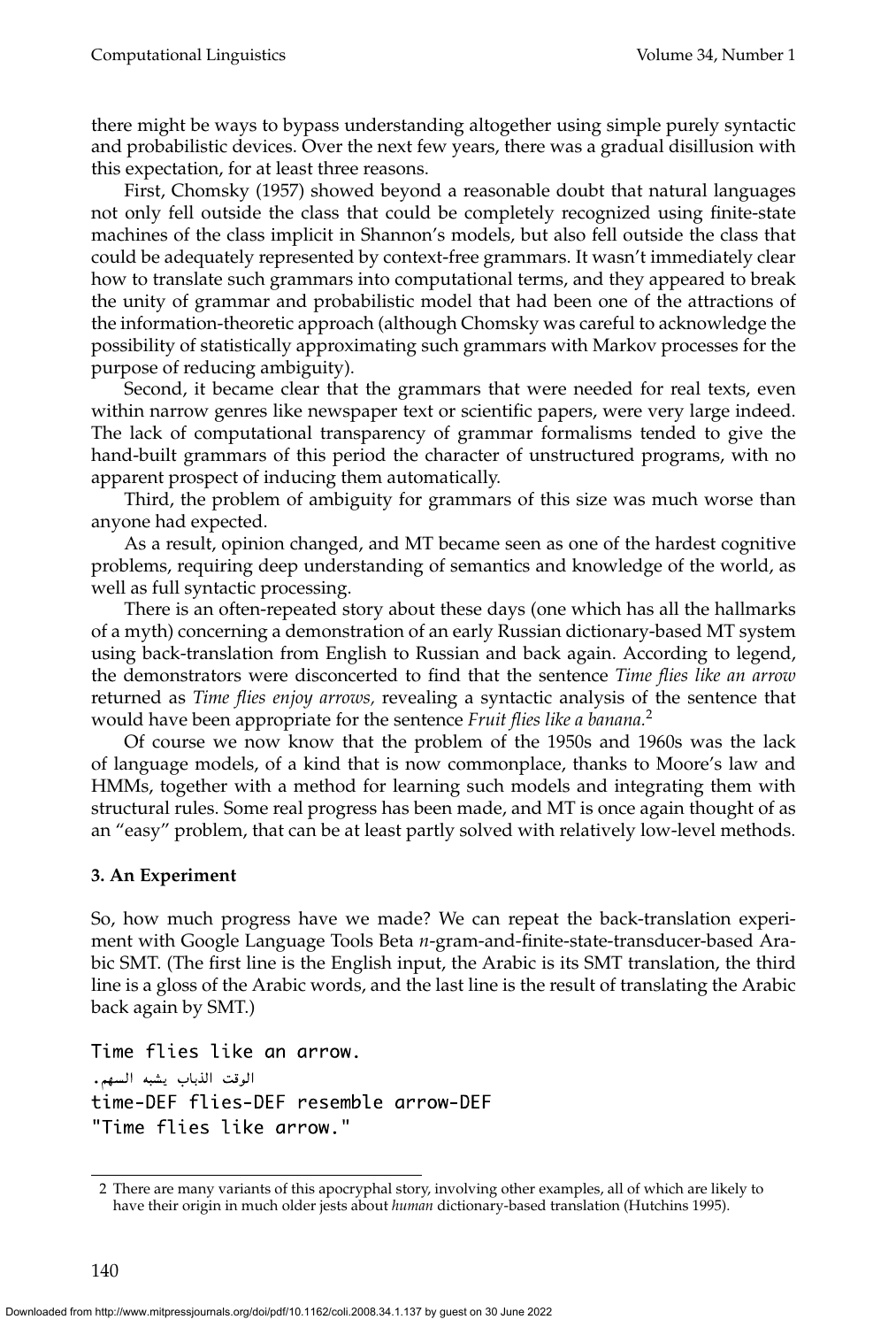On the basis of the result of the back-translation, this looks OK, give or take a bit of morphology, but of course end-to-end back-translation is a very weak test, where you can just get lucky. Readers of Arabic will notice that the translation of *like* is indeed a comparative, not a verb meaning *enjoy,* as in the legend. However, they will also notice that *flies* translates as the noun, rather than the verb, just as the story foretold.

If we try the same test on *Fruit flies like a banana,* the flies are still insects, but *like* is still comparative, rather than a verb. So the two sentences are analyzed the same way, as in the story.

Fruit flies like a banana. ذباب الفاكهة مثل الموز. Flies-N fruit-N resemble banana-N "Fruit flies like bananas."

Of course, all this is *very unfair*, and not at all surprising. The examples are out of domain, so the language model doesn't help us at all. So let's try an in-domain example of newswire text.

The following is almost the first text I found by searching Arabic Web pages for the Arabic for "Google Machine Translation," simply because I had already read the English reference document,<sup>3</sup> and I was pretty sure it would be out there somewhere. It is a human-authored Arabic translation of a recent Reuters story about the launching of Google Language Tools, taken from Al Jazeera:<sup>4</sup>

```
ويقوم فرانز أوتش وهو ألمانى يقود جهود غوغل الخاصة بالترجمة بتغذية الحاسوب بمئات الملايين
  من الكلمات من نصوص موازية مثل العربية والإنجليزية مستخدما وثائق الأمم المتحدة والاتحاد
                                                                  الأوروبي مصادر رئيس.
```
وعن طريقة الترجمة الجديدة قال أُوتش إنه رغم أن الجودة لن تكون كاملة يعد ذلك تطورا في المساعى السابقة الخاصة بالترجمة الآلية، وإن الترجمة الصحيحة في أغلبها قد تكون جيدة بما يكفى لبعض المهام. وذكر أنه كلما زادت البيانات التى يتم تغذية النظام بها كانت النتائج أفضل.

وأثنى مايلز أوسبورن الأستاذ بجامعة أدنبره الذي قضى العام الماضى فى العمل فى مشروع غوغل على جهود الشركة، غير أنه لفت إلى أن البرمجيات لن تتغلب على البشر في الترجمات الماهرة كما تفعل في لعبة الشطرنج وأنه ينبغي استخدام البرمجيات للفهم وليس لانجاز وثائق.

Here is the SMT translation, delivered in about the time it would take a native speaker to read the original:

The German Franz Ouch which leads efforts Google translation computer feeds hundreds of millions of words of parallel texts such as Arabic,

<sup>3</sup> http://www.reuters.com/article/technologyNews/idUSN1921881520070328?feedType=RSS%20target=.

<sup>4</sup> http://www.aljazeera.net/news/archive/archive?ArchiveId=1037015.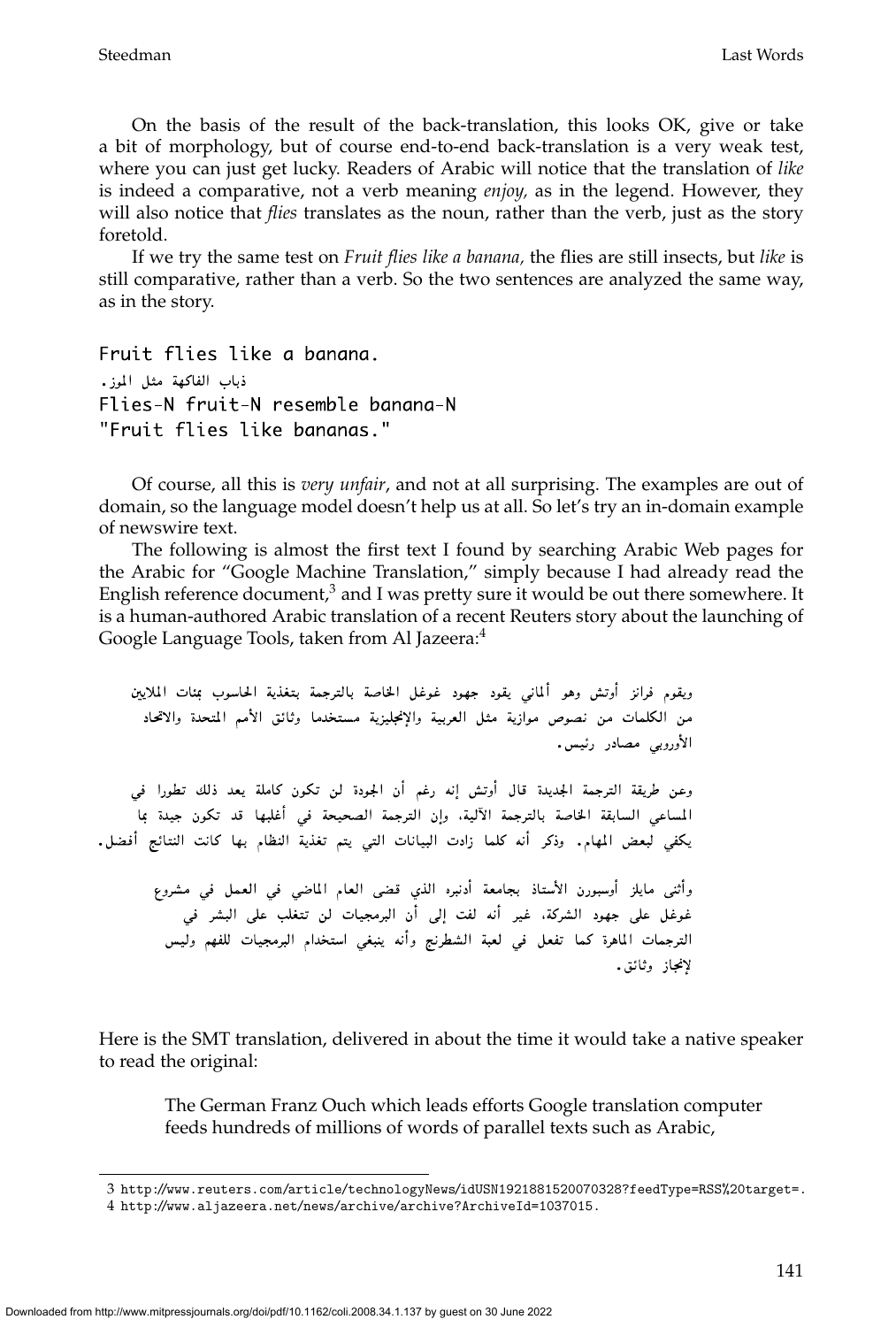English, using documents of the United Nations and the European Union key sources.

And how a new translation Ouch said that although the quality would not be complete That was a good in the previous translation mechanism, and that the correct translation mostly might be good enough for some tasks. He stated that more data be fed by the results were better.

... He commended Miles Osborne Professor at the University of Edinburgh, who died last year at work in the company's efforts to Google, but he pointed out that the software will not prevail over people skilled in translations as they do in the game of chess and should use software to understand and not to complete documents.

The first thing to notice is that this is really very good. It is quite clear what the story is, and you can even guess that what Franz Och actually said in the English reference text was: "The more data we feed into the system, the better it gets." It even seems to know that "Google" can be a verb.

However, it exhibits all the problems to which we have always known MT is heir. Both pronouns "he" in the last paragraph will be understood as referring to Franz, whereas in the reference text it is Miles Osborne who does the commending and the pointing out. Moreover, the alarming rumor of the latter's death has been greatly exaggerated by the English language-model: The reference text says he "spent a sabbatical last year working on the Google project." The human Arabic translation says much the same, but the Arabic words for *spent* and *died* are homographs, and the newswire-based model favors the latter.

And of course, our friends the Construction Grammarians will gleefully point out that the system makes a hash of the unbounded dependency in Franz's use of what they call the "MORE-MORE" construction.

We can specifically probe the disability with respect to other kinds of unbounded dependencies, using back-translation on artificially generated (but in-domain) examples:

This is the bank that bought the company. وهذا البنك هو ان اشترت الشركة. "This is the bank that bought the company." This is the company that the bank bought. هذه هي الشركة التي اشترت البنك. "\*This is the company that bought the bank." This is the bank that wants to buy the company. هذا هو المصرف الذي يريد لشراء الشركة. "This is the bank, which wants to buy the company." This is the company which the bank wants to buy. هذه هي الشركة التي تريد شراء البنك.

"\*This is the company that wants to buy the bank."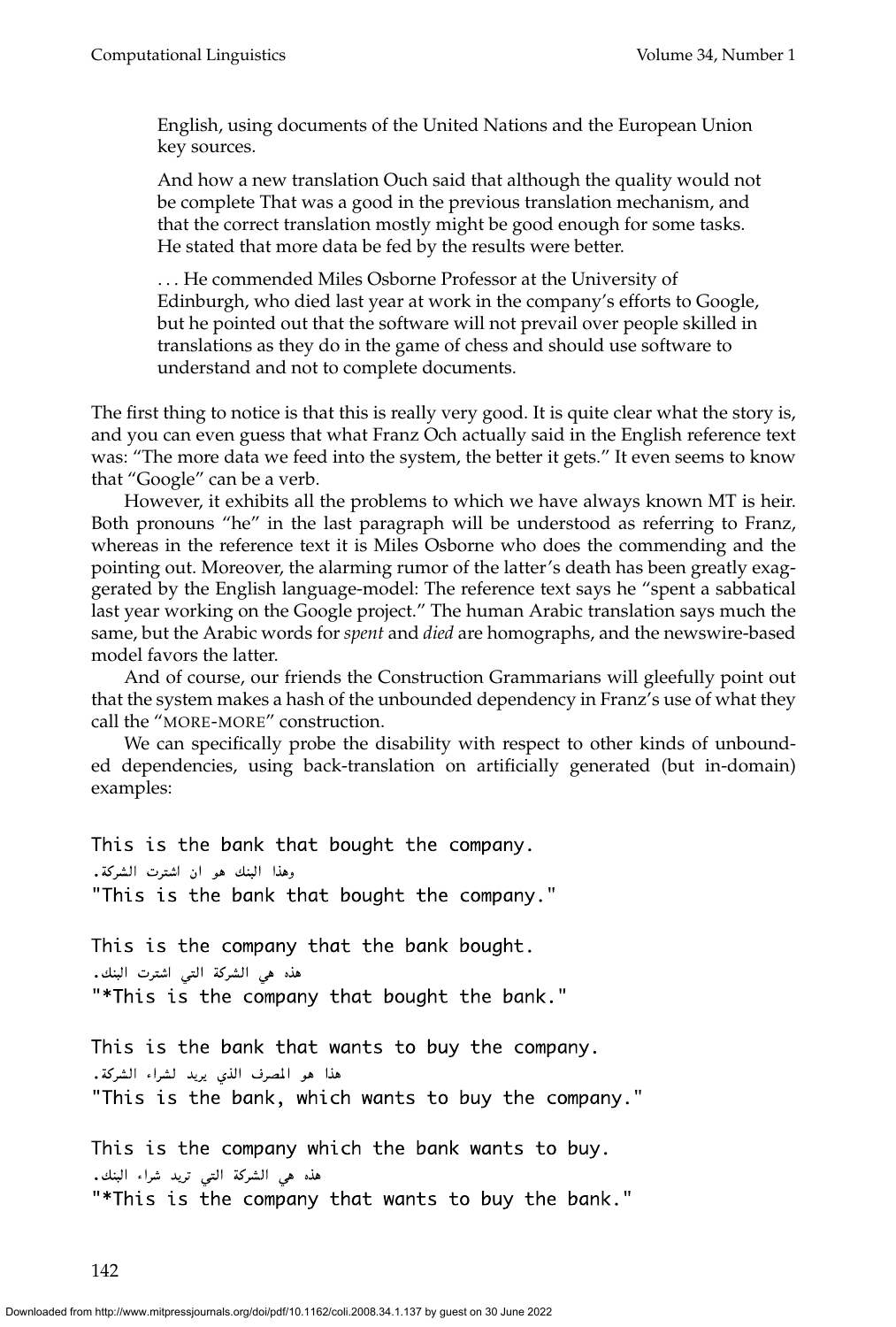Comparing the examples that are translated correctly and those (labeled \*) that are not, the generalization is already clear: even a 5-gram model can only handle *root subject* relative clauses. Object relatives are beyond the horizon. (These effects are robust under variation of the content words.) Here are some more challenging embedded examples that confirm the diagnosis:

```
This is the company that said the bank bought bonds.
هذه هي الشركة التي قال البنك بشراء السندات.
"This is the company that said the bank bought the bonds."
This is the company that the bank said bought bonds.
هذه هي الشركة التي قال البنك بشراء السندات.
"*This is the company that said the bank bought the bonds."
These are the bonds that the company said that the bank bought.
هذه هي سندات الشركة أن البنك اشترى.
"*These are the bonds that the bank bought the company."
```
### **4. Who Cares?**

What does this tell us? Nothing that we shouldn't have already known. We knew that *n*-gram models and FSTs weren't going to handle long-range dependencies, because Chomsky told us so. That's one of the Big Truths of computational linguistics.

Our situation is in fact rather like that of the physicists. We have one theory for talking about phenomena on a large scale, just as they have the General Theory of Relativity, and another theory for talking about the very small scale, just as they have Quantum Theory. Like the physicists, we have difficulty in reconciling those theoretical levels. Like them, some of us think it's fine to have two theories, whereas others of us think it's intolerable.

The former kind of computational linguist will point out that long-range dependencies are sparse. (There are around  $20K \times T^*$  empty categories in around 16K of the roughly 40K sentences in the Penn Treebank, of which around 6K seem to be non-subject, non-sentential *wh*-traces of some kind.) Worrying about them isn't going to significantly impact overall parser dependency recovery rates, much less *n*-gramprecision-based BLEU scores. By the time we have fed enough data into the system to make it know that spending a sabbatical at Google is more likely than dying there, and Moore's law has made the machines exponentially bigger and faster, and fancier algorithms allowus to deal with bigger *n*-grams, maybe this problem will go away.

Maybe. These are certainly good reasons for the IR and SMT researchers to keep working at the large scale, giving the world these amazing search engines and translation aids that give human beings vastly increased access to other cultures. This is our discipline's equivalent in street-credibility terms of delivering atomic energy and robots on Mars.

Nevertheless, to the other kind of computational linguist, it sounds depressingly like getting better and better at recalling what is already well-known, and understanding what has often been said before.

They point out that, in the long run, finite state methods alone may simply not work. Accuracy in most areas (WER in ASR, BLEU score in SMT, Eval-b for parsers) is *at best*